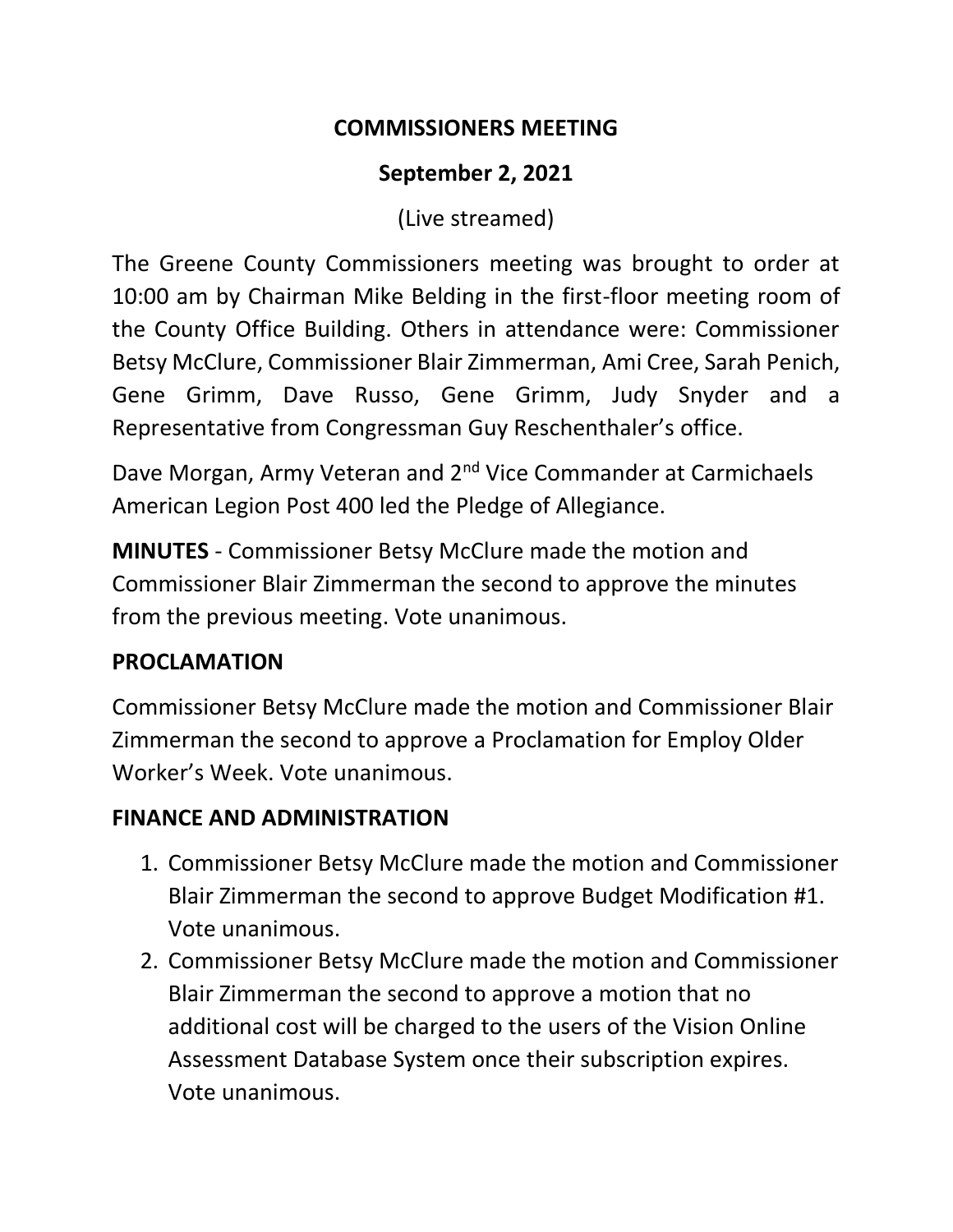3. Commissioner Betsy McClure made the motion and Commissioner Blair Zimmerman the second to approve the proposal from K. Turner Electrician Services for Lighting Project at the Pickleball Court in the amount of \$17,000. Vote unanimous.

# **CYS**

- 1. Commissioner Betsy McClure made the motion and Commissioner Blair Zimmerman the second to approve the FY 21- 22 Implementation Plan and the FY 22-23 Needs Based Budget Plan pending solicitor approval effective 9/1/2021. Vote unanimous.
- 2. Commissioner Betsy McClure made the motion and Commissioner Blair Zimmerman the second to approve the FY 21- 22 Contract w/ Keystone Adolescent Center with a rate range of \$78.00 - \$297.48 per day. Vote unanimous.
- 3. Commissioner Betsy McClure made the motion and Commissioner Blair Zimmerman the second to approve the FY 21- 22 Contract w/ LifeSpan Family Services of PA with a rate range of \$59.94 - \$115.77 per day. Vote unanimous.

### **DRUG AND ALCOHOL**

- 1. Commissioner Betsy McClure made the motion and Commissioner Blair Zimmerman the second to approve the FY20-21 Drug and Alcohol 4<sup>th</sup> Quarter Reports. Vote unanimous.
- 2. Commissioner Betsy McClure made the motion and Commissioner Blair Zimmerman the second to approve the FY21-22 contracts with: Vote unanimous.
	- a. Clear Day Treatment of Westmoreland not to exceed \$10,000
	- b. Firetree, Ltd. not to exceed \$5,000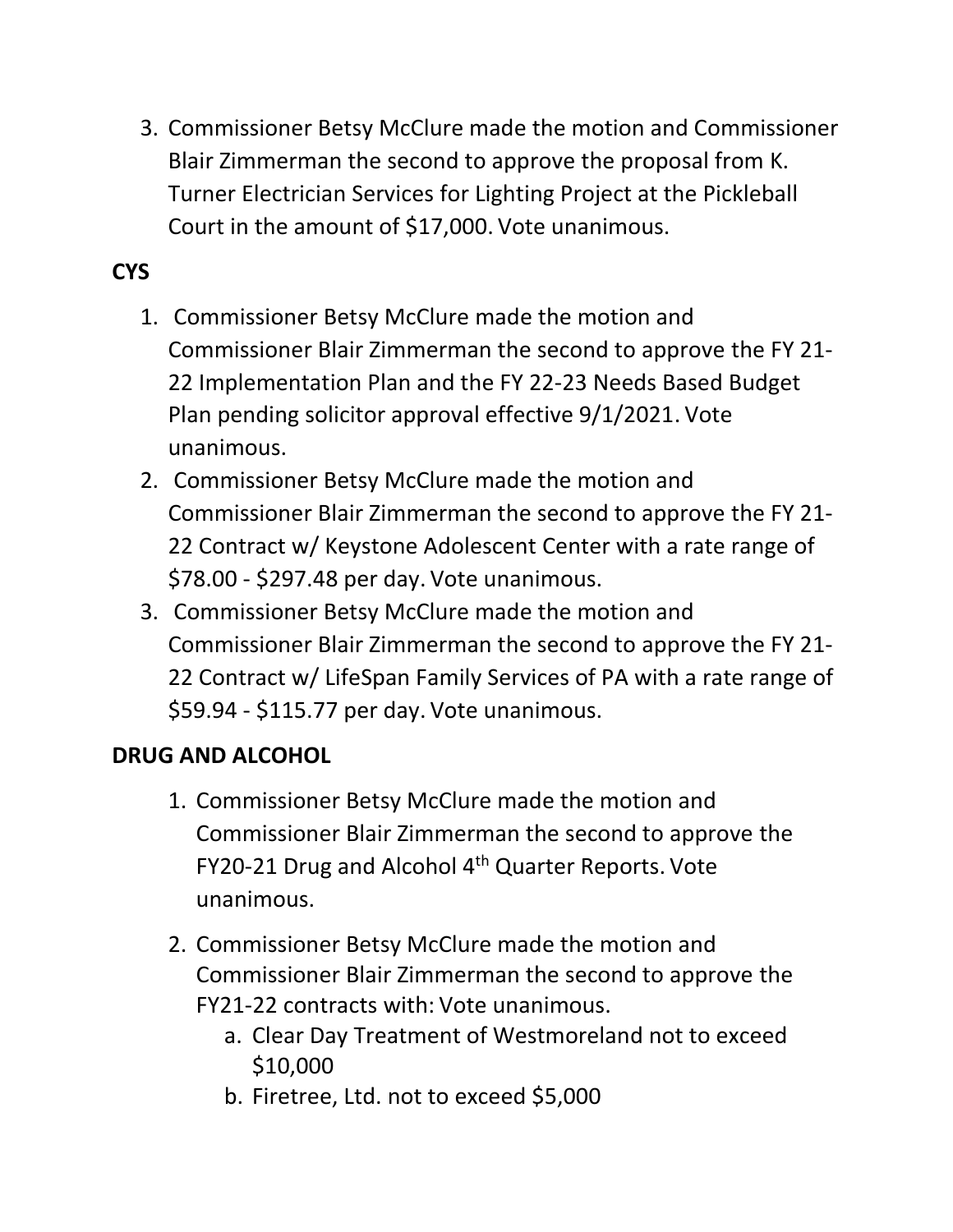- c. Greenbriar Treatment Center not to exceed \$20,000
- d. Glenbeigh Hospital of Rock Creek not to exceed \$20,000
- e. Outside In School of Experiential Education Inc. not to exceed \$10,000
- f. Pyramid Healthcare not to exceed \$20,000
- g. Renewal Treatment Inc. not to exceed \$10,000
- h. Sojourner House not to exceed \$1,500
- i. Twin Lakes Center not to exceed \$10,000
- j. White Deer Run not to exceed \$40,000

### **HUMAN SERVICES**

- 1. Commissioner Betsy McClure made the motion and Commissioner Blair Zimmerman the second to approve a Memorandum of Understanding for Continuum of Care (COC) Housing Governance Board for them to use Amy Switalski' s time spent on as In Kind for Housing and Urban Development funds from 6/1/2020 – 5/31/2021. Vote unanimous.
- 2. Commissioner Betsy McClure made the motion and Commissioner Blair Zimmerman the second to approve a Memorandum of Understanding for Continuum of Care (COC) Housing Governance Board for them to use Amy Switalski' s time spent on as In Kind for Housing and Urban Development funds from 6/1/2021 – 5/31/2022. Vote unanimous.
- 3. Commissioner Betsy McClure made the motion and Commissioner Blair Zimmerman the second to approve the 5 Year Program Management Agreement for The Emergency Food Assistance Program (TEFAP) for October 1, 2021 – September 30, 2026. Vote unanimous.
- 4. Commissioner Betsy McClure made the motion and Commissioner Blair Zimmerman the second to approve the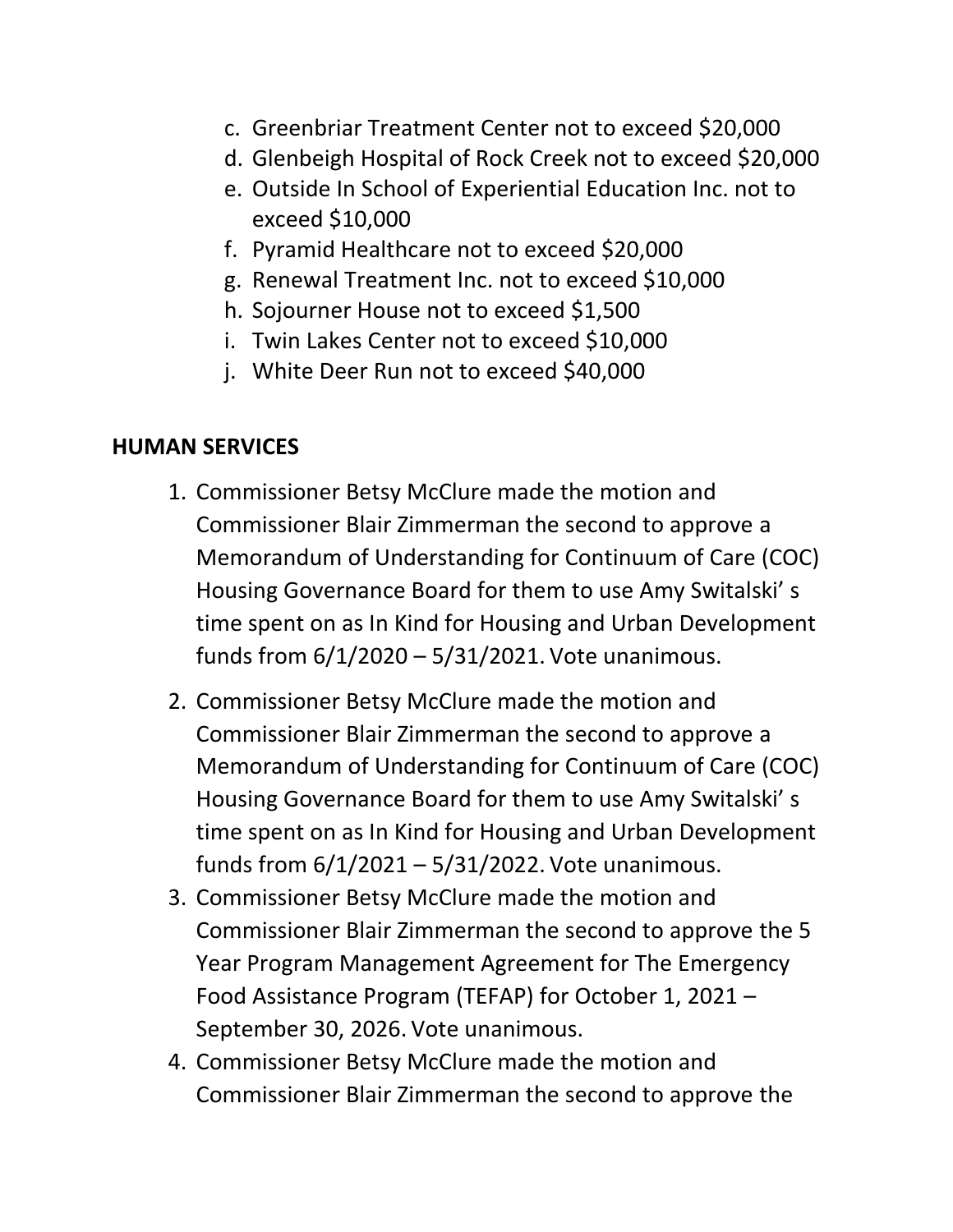Medical Assistance Transportation Program (MATP) FY20-21 4th Quarter Report. Vote unanimous.

# **INFORMATION TECHNOLOGY**

- 1. Commissioner Betsy McClure made the motion and Commissioner Blair Zimmerman the second to approve to accept the ESRI renewal quote for GIS Software for a 12-month term in the amount of \$10,769.86. Vote unanimous.
- 2. Commissioner Betsy McClure made the motion and Commissioner Blair Zimmerman the second to approve the Southern Computer Warehouse renewal for the County's email security and archiving services for a 12-month term in the amount of \$9,297.00. Vote unanimous.

# **MENTAL HEALTH AND INTELLECTUAL DEVELOPMENTAL DISABILITIES**

- 1. Commissioner Betsy McClure made the motion and Commissioner Blair Zimmerman the second to approve the FY20-21 contract with Chatham University not to exceed \$14,222. Vote unanimous.
- 2. Commissioner Betsy McClure made the motion and Commissioner Blair Zimmerman the second to approve the FY21-22 contracts with: Vote unanimous.
	- I. For Early Intervention
		- a. accessAbilities, Inc. not to exceed \$20,000
		- b. Pathways of Southwestern PA not to exceed \$200,000
		- c. Positive Steps LLC not to exceed \$20,000
		- d. Specialized Therapy and Related Services not to exceed \$400,000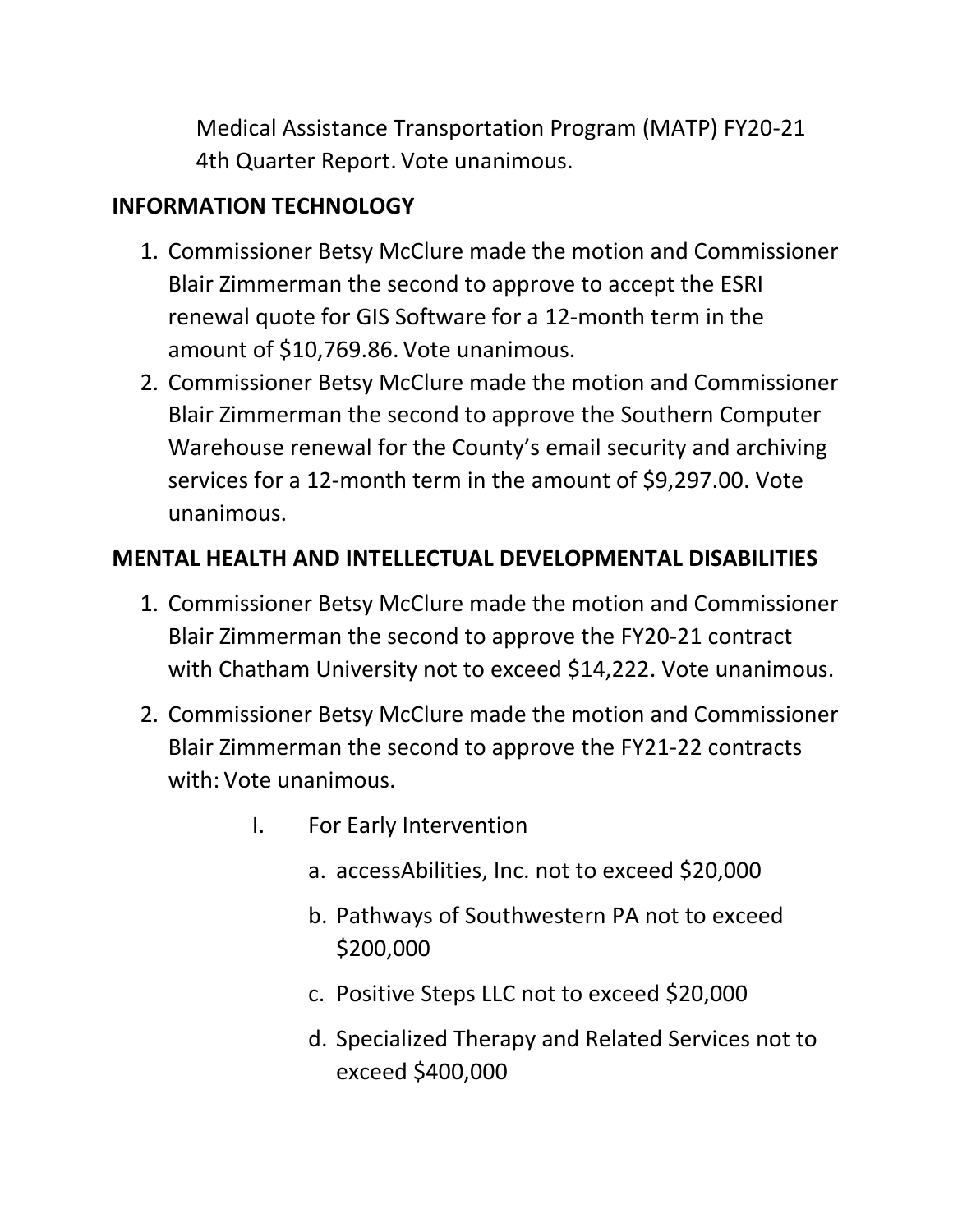- e. TEIS Early Intervention Provider not to exceed \$20,000
- f. The ARC Fayette County not to exceed \$22,500
- II. For Intellectual Disabilities
	- a. Chatham University not to exceed \$14,222
	- b. Alliance for Nonprofit Resources not to exceed \$10,000
	- c. Family Ties Home Care Inc. not to exceed \$5,000
- III. For Mental Health
	- a. Axiom Family Counseling Services Inc. not to exceed \$10,000
	- b. Center for Community Resources not to exceed \$60,000
	- c. Greene Arc Inc. not to exceed \$150,800
	- d. Greene Arc Inc. Vehicle Lease Agreement
	- e. Merakey Beaver County LTSR not to exceed \$10,000
	- f. Brandon Meyer, Esquire not to exceed \$15,000
	- g. Pressley Ridge not to exceed \$3,600
	- h. Steps Inside Inc. not to exceed \$4,000

#### **NOTICES**

1. CNX Midstream Operating Company, LLC intends to submit a JPA for a Chapter 105 and Encroachment Permit to the PA DEP for